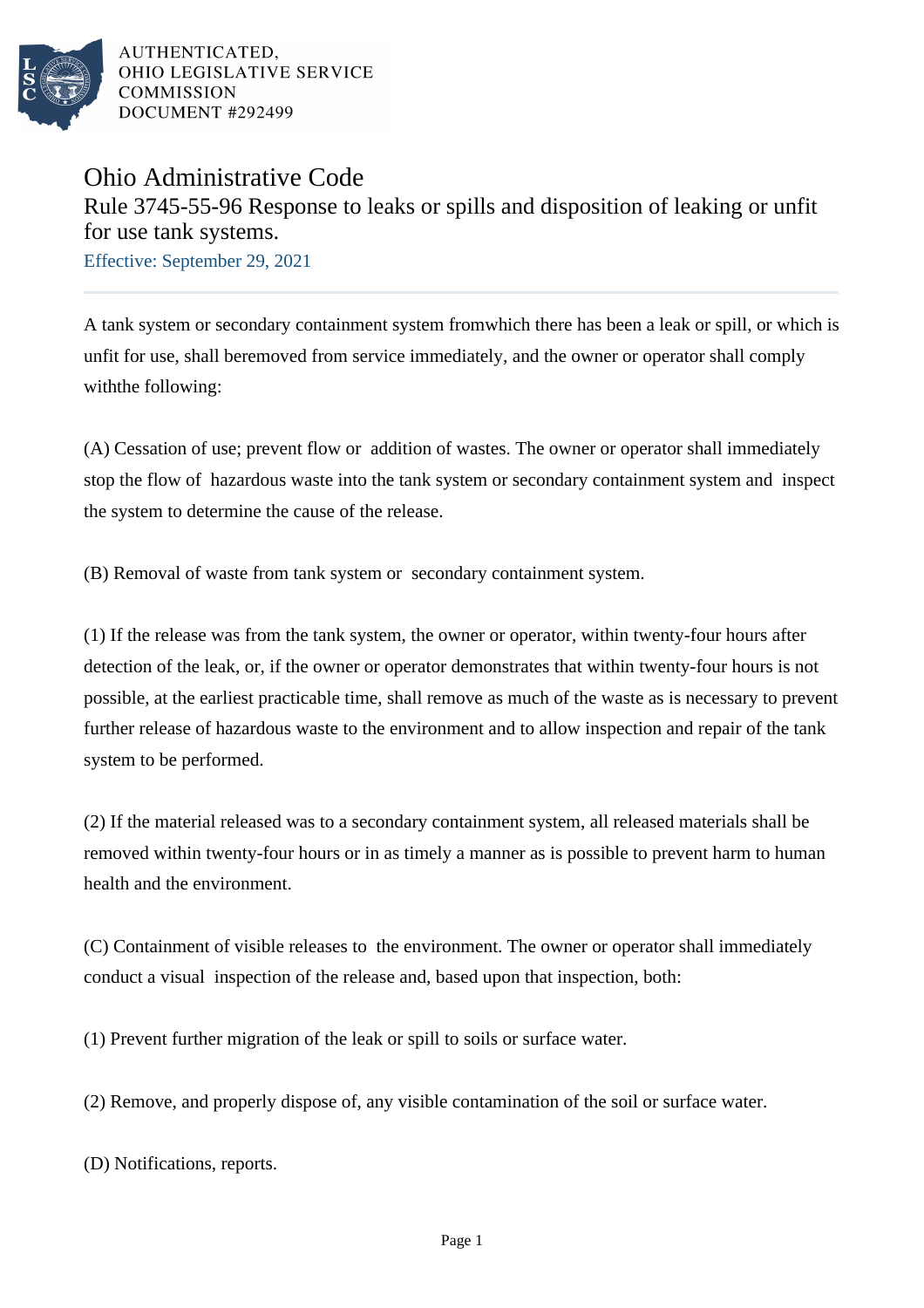

AUTHENTICATED. OHIO LEGISLATIVE SERVICE **COMMISSION** DOCUMENT #292499

(1) Any release to the environment, except as provided in paragraph  $(D)(2)$  of this rule, shall be reported to the director within twenty-four hours after detection of the release. If the release has been reported pursuant to 40 CFR Part 302, that report will satisfy this requirement.

 $(2)$  A leak or spill of hazardous waste is exempted from this requirement if the leak or spill is both:

(a) Less than or equal to a quantity of one pound.

(b) Immediately contained and cleaned up.

(3) Within thirty days after detection of a release to the environment, a report containing all of the following information shall be submitted to the director:

(a) Likely route of migration of the release.

(b) Characteristics of the surrounding soil (soil composition, geology, hydrogeology, climate).

(c) Results of any monitoring or sampling conducted in connection with the release (if available). If sampling or monitoring data relating to the release are not available within thirty days, these data shall be submitted to the director as soon as the data become available.

(d) Proximity to downgradient drinking water, surface water, and populated areas.

(e) Description of response actions taken or planned.

(E) Provision of secondary containment, repair, or closure.

(1) Unless the owner or operator complies with paragraphs  $(E)(2)$  to  $(E)(4)$  of this rule, the tank system shall be closed in accordance with rule 3745-55-97 of the Administrative Code.

(2) If the cause of the release was a spill that has not damaged the integrity of the system, the owner or operator may return the system to service as soon as the released waste is removed and repairs, if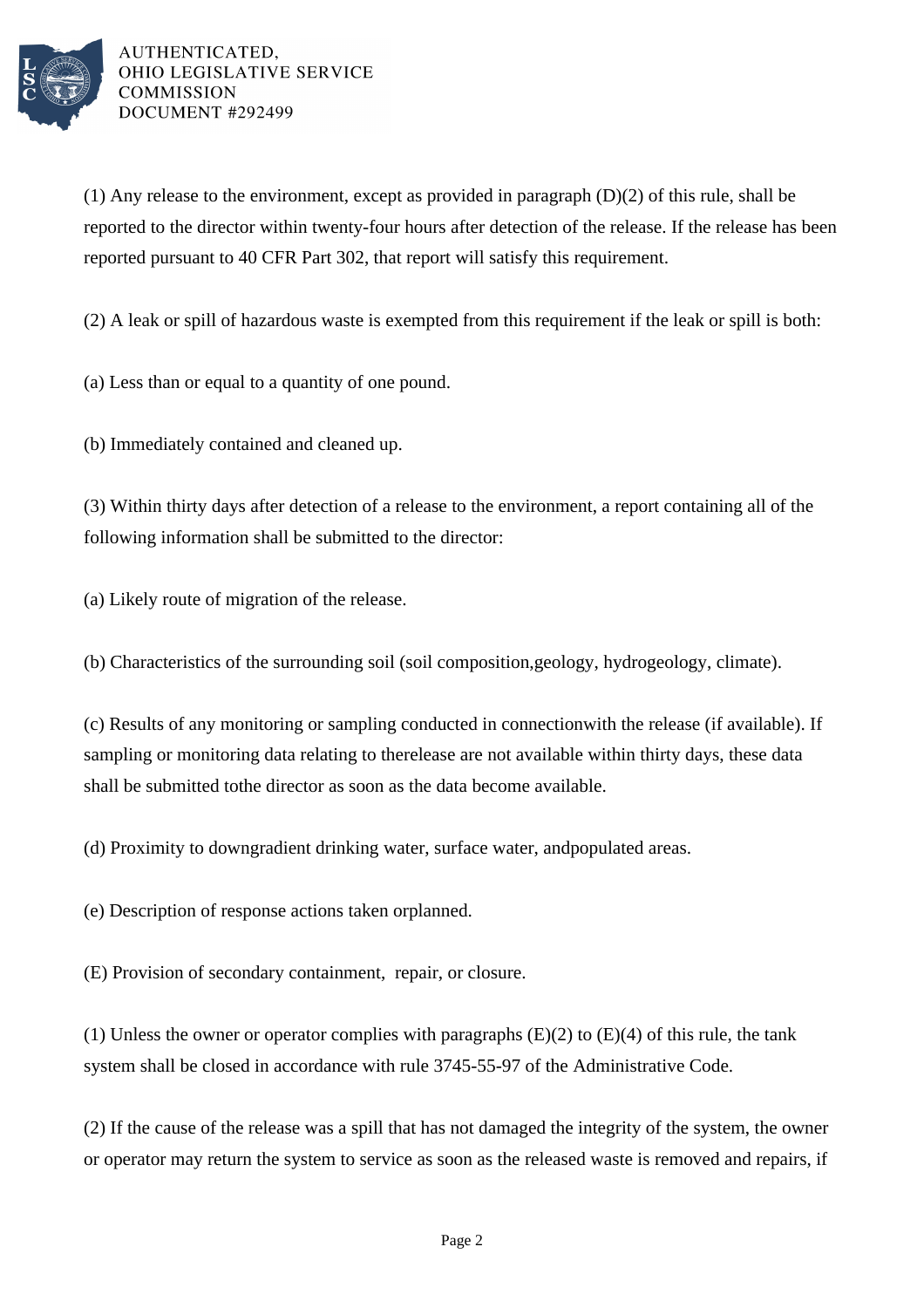

AUTHENTICATED. **OHIO LEGISLATIVE SERVICE COMMISSION** DOCUMENT #292499

necessary, are made.

(3) If the cause of the release was a leak from the primary tank system into the secondary containment system, the system shall be repaired prior to returning the tank system to service.

(4) If the source of the release was a leak to the environment from a component of a tank system without secondary containment, the owner or operator shall provide the component of the system from which the leak occurred with secondary containment that complies with rule 3745-55-93 of the Administrative Code before the component may be returned to service, unless the source of the leak is an aboveground portion of a tank system that can be inspected visually. If the source is an aboveground component that can be inspected visually, the component shall be repaired and may be returned to service without secondary containment as long as the tank system is in compliance with paragraph (F) of this rule. If a component is replaced to comply with this requirement, that component shall comply with new tank systems or components requirements in rules 3745-55-92 and 3745-55-93 of the Administrative Code. Additionally, if a leak has occurred in any portion of a tank system component that is not readily accessible for visual inspection (e.g., the bottom of an inground or onground tank), prior to that component's return to use, the entire component shall be provided with secondary containment in accordance with rule 3745-55-93 of the Administrative Code.

(F) Certification of major repairs. If the owner or operator has repaired a tank system in accordance with paragraph (E) of this rule and the repair has been extensive (e.g., installation of an internal liner, repair of a ruptured primary containment or secondary containment vessel), the tank system shall not be returned to service unless the owner or operator has obtained a certification by a qualified professional engineer in accordance with paragraph (D) of rule 3745-50-42 of the Administrative Code that the repaired system is capable of handling hazardous wastes without release for the intended life of the system. This certification shall be submitted to the director within seven days after returning the tank system's return to use, placed in the operating record, and maintained until closure of the facility.

[Comment 1: On the basis of any informationreceived that there is or has been a release of hazardous waste or hazardousconstituents into the environment, the director may issue an order undersection 3734.20 of the Revised Code requiring corrective action or such otherresponse as deemed necessary